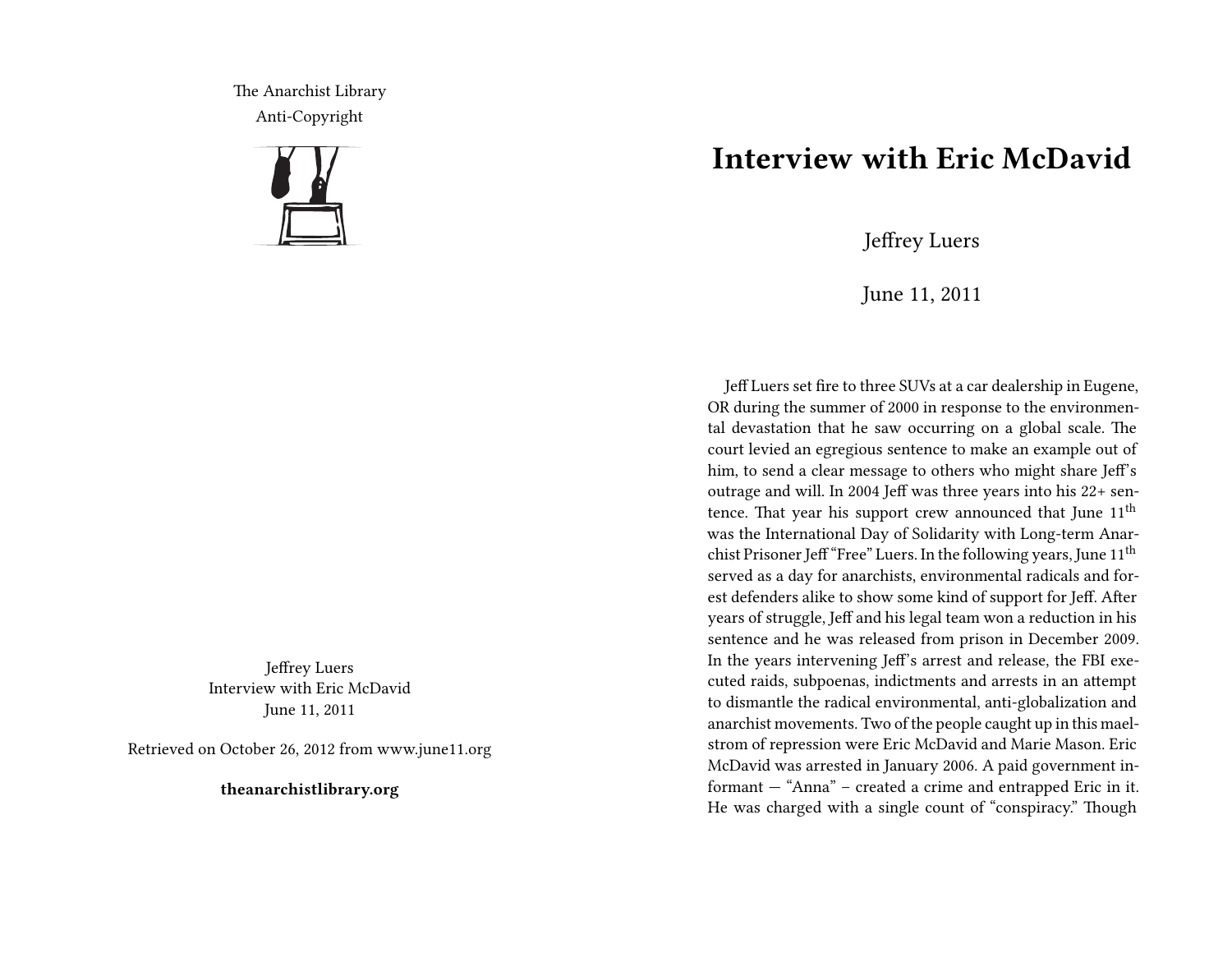Eric carried out no actions and was accused of what amounts to "thought crime," the State pushed forward with Eric's charges. He refused to cooperate and took his case to trial. After a trial fraught with errors, the jury reluctantly convicted Eric. He was subsequently sentenced to almost 20 years in prison. Marie Mason was arrested in March 2008. Her former husband — Frank Ambrose — turned informant for the FBI and cooperated in a number of open cases including Marie's. Marie faced a life sentence if she went to trial, so she accepted a plea agreement in September 2008. She admitted her involvement in the burning of an office connected to GMO research and the destruction of a piece of logging equipment. At her sentencing in February 6<sup>th</sup>, 2009, the court sentenced Marie to almost 22 years. Since Jeff's release, Marie and Eric share the unfortunate distinction of having the longest standing sentences of any environmental prisoners in the United States. Eric is currently serving out his 19+ year sentence in Victorville, CA and, after seemingly constant transfers, Marie is currently serving her 21+ years in Carswell, Texas. In 2010, both Marie and Eric lost appeals that would have reduced their sentences. Thus, June 11<sup>th</sup> resumes this year as a day of solidarity with Long-Term Anarchist Prisoners Eric McDavid & Marie Mason. Though June  $11<sup>th</sup>$  is one day; it's a specific time to think and act with our friends who are in prison – who are continuing their struggles on the inside.

\* \* \*

JEFF: Eric, you were convicted of conspiracy to damage or destroy by arson or explosive public and/or private property. How did that happen? What led up to it?

ERIC: What led up 2 my B'n convicted of conspiracy 2 damage &/or destroy govt property & interstate commerce is a long path 2 travel – but the short version of it is how after high school i dabbled N a couple of so-called carriers (serving tables/bartending, carpentry/framing) & N each, i looked at the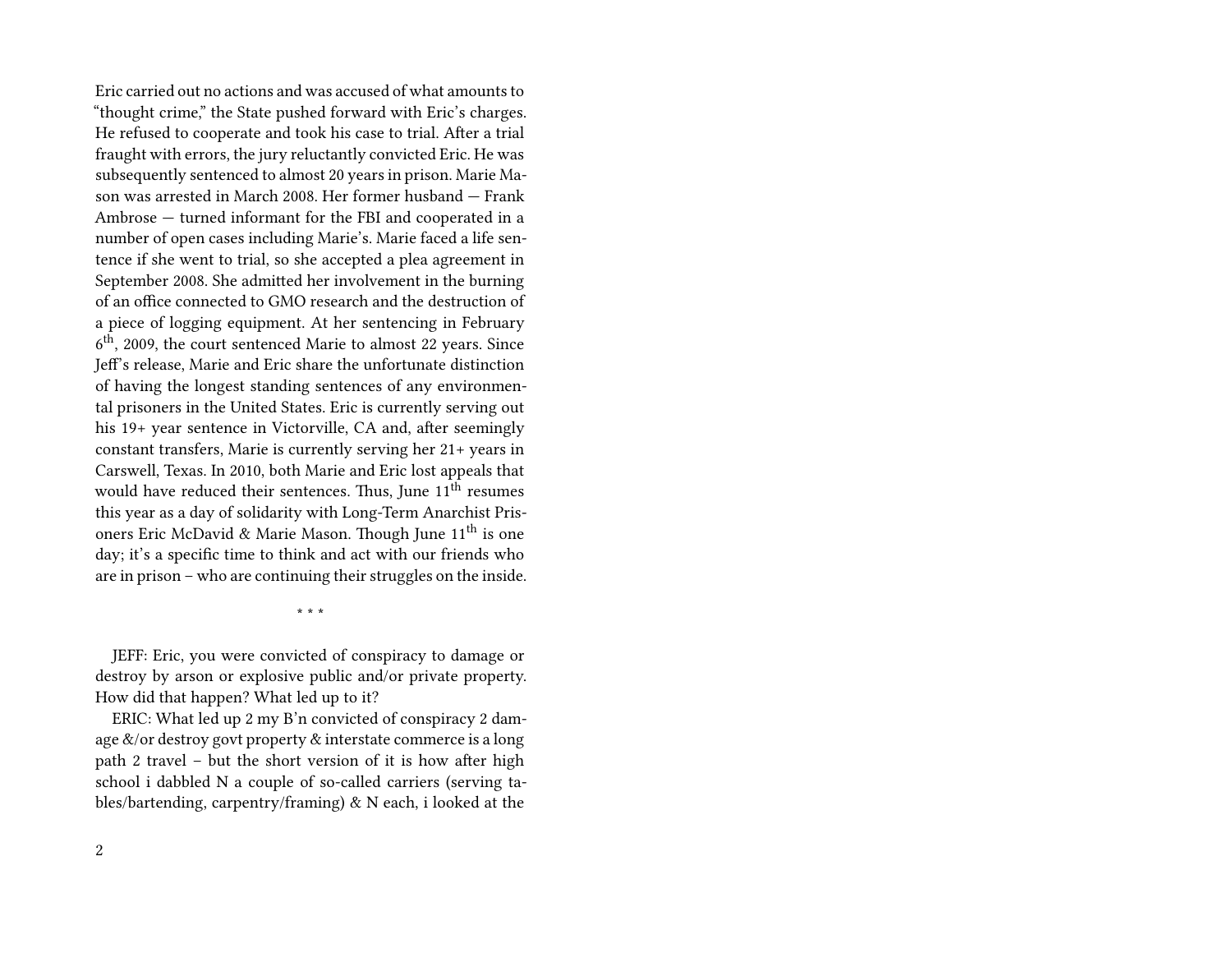J: Do you have hope for the future and if so what gives you hope?

E: do I have hope 4 the future? i can't say i'd call it hope; but despite what i feel B'n weaved N the coming pattern, i do have a crush on the resonating idea that there will always B those who choose 2 listen 2 & follow their Hearts regardless of the programming all of us R subjected 2 over our lives…

J: And finally what do you need or want? What would help make your time inside easier? (This is your chance to unashamedly put it out there so do it this is where it is absolutely ok to be selfish :))

E: what do i need or want 2 make my time go by easier? Other than the obvious? … this isn't something easy 4 me 2 do… <SIGH> … folx have been continuously help'n out w/my requests 4 reading material which helps a lot, & every once N a while i find a surprise deposit on my books… mostly, my concern centers @ the monetary burden placed upon my partner 4 hir costs 2 make it dn 2 C me 4 visits… oh, & it's always beautiful 2 receive zines & rad publications…

\* \* \*

More information on Eric's case can be found at http://www.supporteric.org

More information on Marie's case can be found at http://www.supportmariemason.org

preceding generation 2 C where i'd possibly B N 10–20 yrs… not finding what i saw to be appealing, i chose 2 go bk 2 school & try 2 feel out another way… i was leaning toward teaching philosophy when i ran across the anti-war movement pre-Iraq II & after that  $1<sup>st</sup>$  march N San Fran on the  $25<sup>th</sup>$  of Oct. there was no hold'n bk… what i felt amongst those masses of people filling the streets tapped N2 something that nurtured my Heart N a way that i hadn't felt since i was a kid… i joined a couple of peace grps & went 2 multiple skill-shares on deescalation & dealing w/cops, so as 2 help out w/security during marches… i soon became disheartened, finding out that the people/grps putting on the marches weren't just getting 2gether 2 'act now to stop war & end rape', but were some political vanguard – that piece made me reel it N  $\&$  stay closer 2 home... i mostly helped out through the students 4 peace grp at the J.C. i was attending… it was at 1 of these meetings where i saw this scroungy kid stapling stacks of paper copies 2gether dn the middle & folding them N  $\frac{1}{2}$  making a little booklet... i quietly asked 2 C 1, & hardly picking up his head, he said that i could keep it – the 'cover' was this femminin face w/what looked like metallic dreads & the words *Species Traitor* (don't recall the #)… my initial feeling was = 'weird', so i stuffed it N my bag 4 later... that zine was my  $1<sup>st</sup>$  intro N2 a social critique i felt 2B authentic & it resonated w/how i felt N that becoming moment; after that, thresholds began 2 appear everywhere, & my real journey began w/remembering who i am…

J: You were the victim of a paid FBI informant. How did "Anna" earn your trust?

E: some may call it naïve, but B'n my authentic self – i naturally and whole-heartedly trust every 1… so, 'Anna' never earned my trust, she manipulated it, by tugging at heart-strings she'd woven whenever she felt me drift from the course she'd chosen…

J: According to the State you are a convicted terrorist. How does that make you feel? Are you a terrorist?